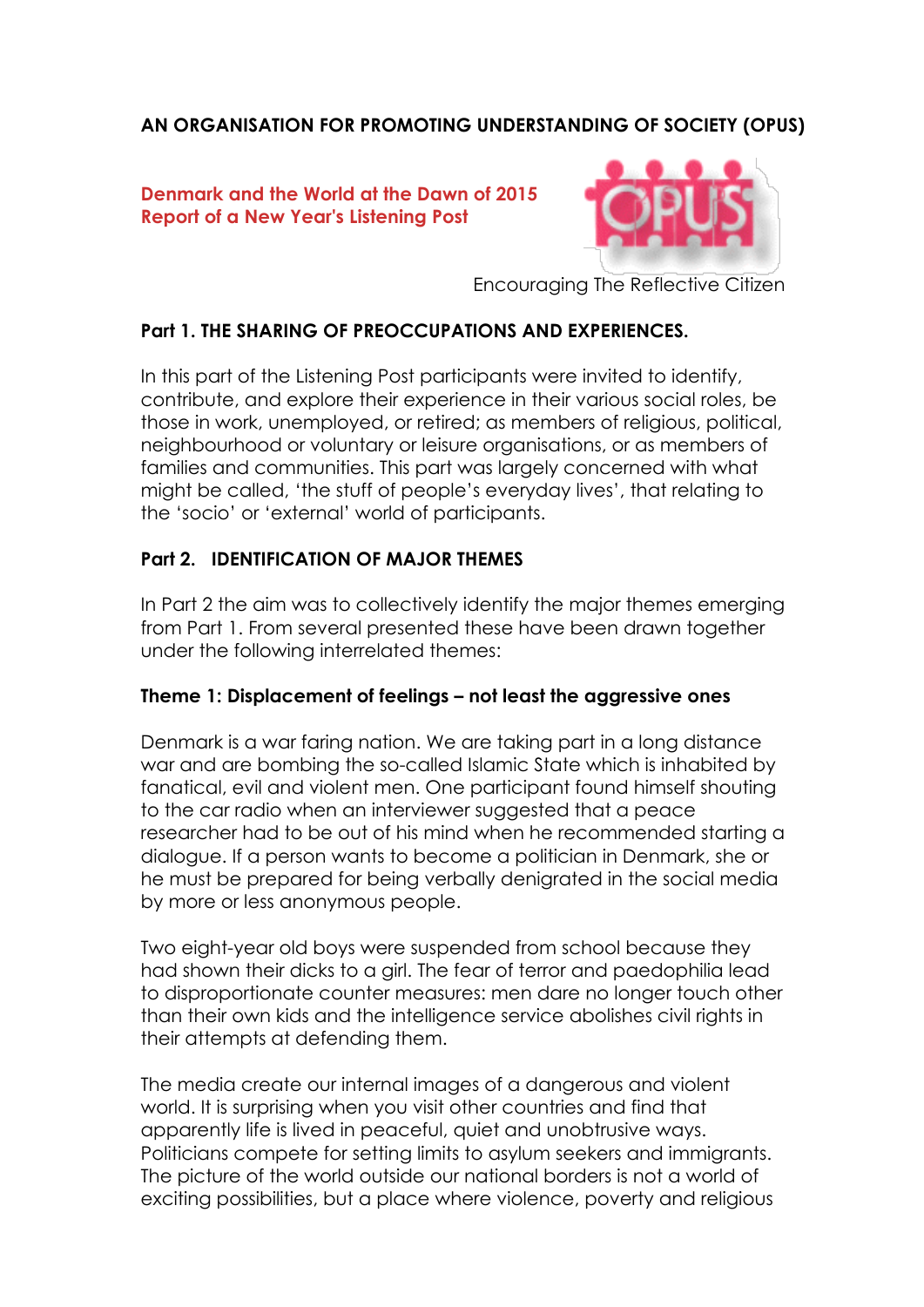extremists continue their ruthless acts and threaten to flood our borders. Lawyers, political scientist and economists feel bullied and excluded at workplaces and at programs dominated by doctors and psychologists.. There is no genuine helpfulness. Volunteers help in order to improve their CV. A father, who has tried to get into a dialogue with the management at his son's school, increasingly orients himself towards becoming a war faring person. A participant's mother received a bill of collection of 120 kr. (about 6 pounds) for an unpaid telephone bill, sent to her demented father who had not used his phone for years. It felt pleasurable to fight for your rights against the whole system in this case.

**Hypothesis**: In a culture where demands of recognition, positive thinking and psychology are widespread and where relations are increasingly dealt with on the internet, anger and aggression are excluded from normal social intercourse and show themselves in societal cracks as chicane of politicians, children, the old, the marginalized or in fights against the evil which fortunately happen to be far away in foreian countries.

### **Theme 2: Digitalization and manualization**

Employees in the social sector do something good for their clients on the sly which the management accepts as long as they fly low under the radar. There are still vulnerable children and poor families who live outside the digitalized world. If they do not answer their letters in the ebox, some of their help will be withdrawn.

The daughter of a demented father had to rely on her earlier education as a social worker in order to get anywhere when trying to get her father into a nursing home. The son of a mother in her 80s has fought in vain against the social authorities as his mother gets confused because she is addressed by a first name which she has not been using for years, but the IT system cannot be readjusted to the name she has been called instead.

However, digitalization also offers really smart solutions – two clicks on your lap top and there is a box with organic meat and vegetables on your door step. In fact, the government also tries to rescue the welfare state through IT solutions.

## **Part 3. ANALYSIS AND HYPOTHESIS FORMATION**

In this part of the Listening Post the members were working with the information resulting from Parts 1 & 2, with a view to collectively identifying the underlying dynamics both conscious and unconscious that may be predominant at the time; and, developing hypotheses as to why they might be occurring at that moment. Here the members